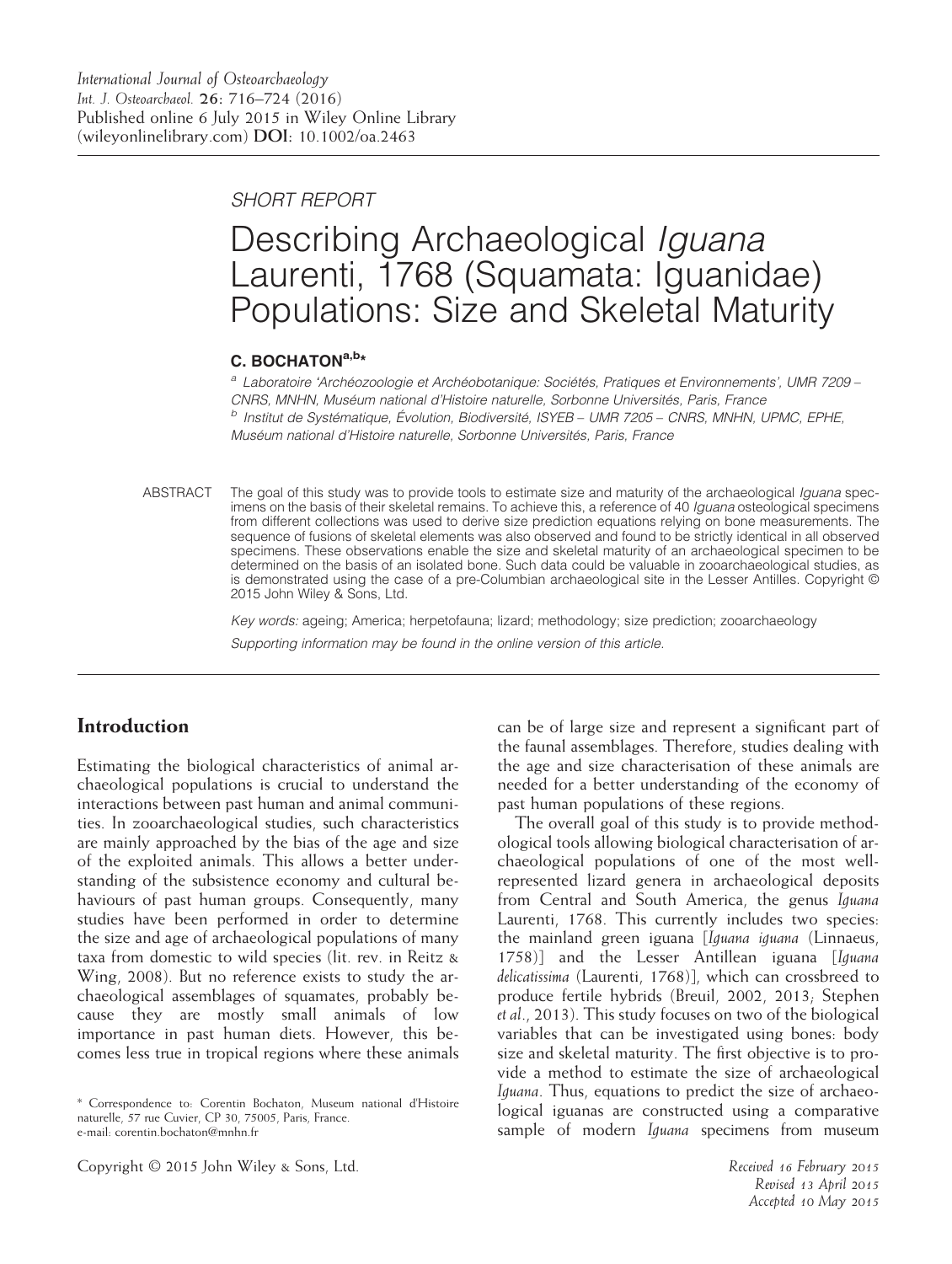collections. The second objective is to provide a tool to determine the skeletal maturity of the archaeological specimens. The skeletal maturity of modern specimens is observed to achieve this goal.

#### Material and methods

#### Fossil size estimation

A full set of 606 measurements (Figures S1–S5 of the Supporting Information) was taken on all comparative specimens. These measurements covered most of all the Iguana cranial and postcranial bones but anatomical parts that are often broken in fossil assemblages (premaxilla, palatine and basisphenoid) were excluded as were the limb extremities (carpus, tarsus, metapodials and phalanges). The measurements were taken using a digital dial calliper [IP 67 (Mitutoyo corporation, Japan)]. All the analyses were performed using the open-source statistics software R (R Core Team, 2013) and the R studio environment (RStudio, 2013).

The size estimation was produced using a linear equation exploiting the results of a linear regression between two variables. This method is often employed to predict the size of fossil organisms (Alberdi et al., 1995; Campbell, 2014; Reitz & Wing, 2008). To describe the overall size of the iguanas, the snout–vent length (SVL), which is the variable commonly used in the literature to express squamate size, was used.

In the regressions, the explanatory variable  $(x)$  is an osteological measurement, and the dependent variable  $(y)$  is the SVL; both variables are expressed in millimetres. These variables were log transformed in order to make the simple allometric relationship between the variables linear (Huxley, 1932; Gould, 1966). The obtained equations were of the form:

 $Log(SVL$  in mm $) = (a)^*log($  osteological measurement in mm $) + (b)$ 

Because the equations were built with logtransformed variables, the predicted values have to be log reversed using an exponential function to obtain the predicted SVL in millimetres.

A modern sample of 29 iguanas of known SVL (Appendix 1) was used to construct the equations. Because of the scarcity of Iguana specimens of known size in museum collections and because it was necessary to derive equations in order to predict the size of all the members of the genus, specimens of the two Iguana species and some hybrids were included in the sample. The full set was composed of 15 I. iguana, eight I. delicatissima

and six hybrids. Because two species and hybrids were mixed in the sample, a cross-validation process was used to test if the specific heterogeneity of the sample could induce a bias in size estimations.

This process was performed by producing two sets of monospecific equations using separately the I. iguana and I. delicatissima modern samples. Then, the I. iguana equations were used to predict the size of I. delicatissima modern specimen of known size, and the I. delicatissima equations to predict the size of the I. iguana modern specimens of known size. Thus, variables that produced significantly different size estimations between the two species and so significantly different equations were tracked. Such equations reflect proportion differences between the two species and so the variables used to derive them cannot be used to produce equations mixing different species.

#### Skeletal maturity

Most squamate bones, just like those of many other vertebrates, have more than one ossification centre. This results in the formation of different bony parts connected by cartilage or membrane that fuse once the bone has reached its final size and so stops its growth (Haines, 1969). In this study, the patterns of bone fusions in Iguana specimens were observed in order to see if skeletal maturity stages could be defined.

The bone fusions observed were those of the occipital complex (supraoccipital, otooccipital, basioccipital, prootic and basiphenoid), atlas elements, axis odontoid process with axis centrum, centrum with neural arch of the vertebrae, first sacral vertebra with second sacral vertebra, scapula with coracoid, pelvic girdle (ilium, ischium and pubis), long bone diaphysis with their proximal and distal epiphyses, calcaneus with astragalus, and metapodials with their distal and proximal epiphyses. These fusions were observed in 39 complete modern Iguana skeletons (10 I. delicatissima, 22 I. iguana and seven hybrids) for which the fused or unfused condition of each bone could be clearly established (Appendix 1). Elements are considered as 'fused' when they cannot be physically separated anymore; this condition precedes the obliteration of sutures that are still visible in some of our 'fused' comparative bones.

#### **Results**

#### Size estimation equations

In order to select the most useful variable for size prediction, the previously described full set of measurements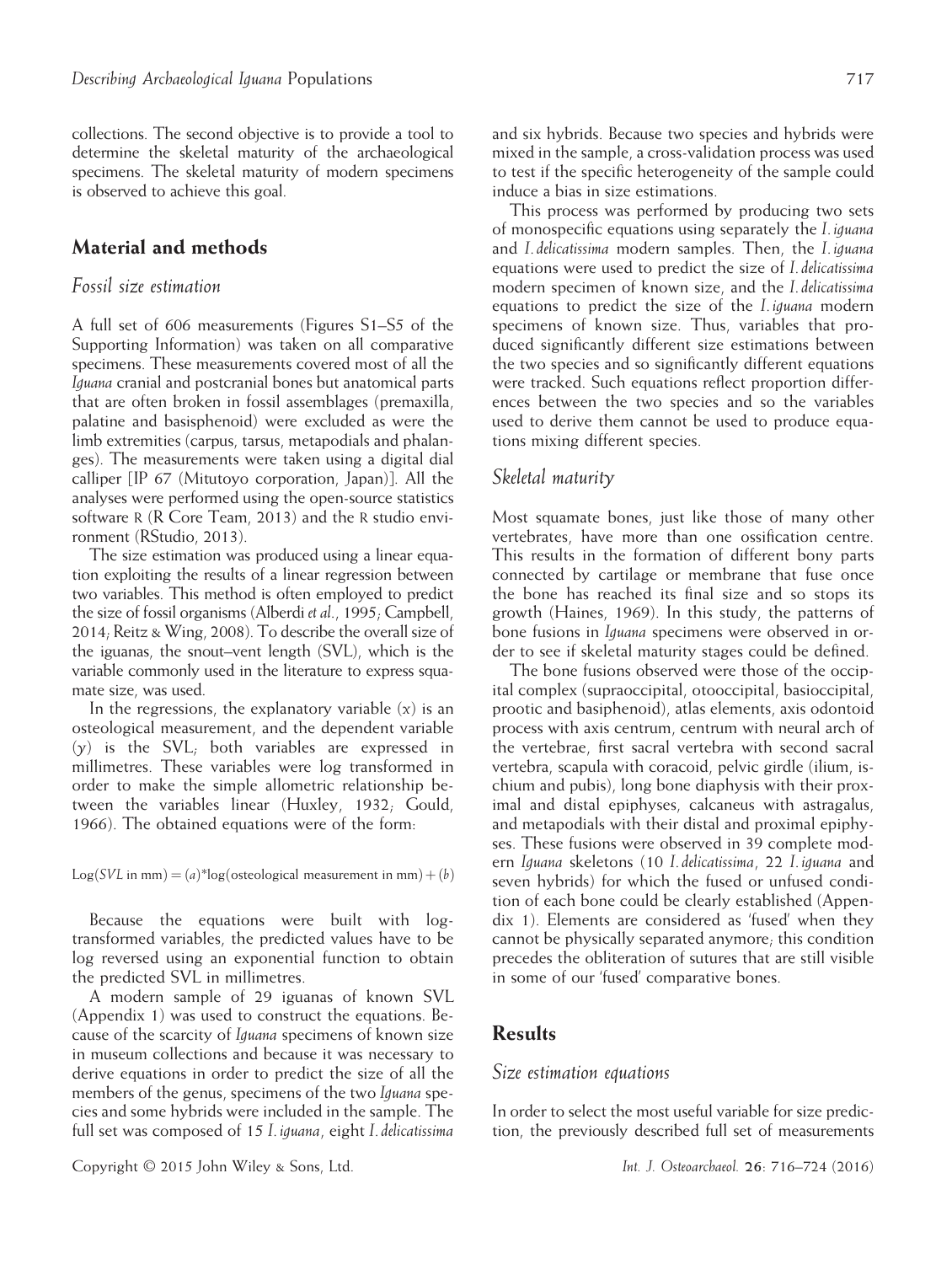was taken on all specimens. Then, linear regression was performed between all the log-transformed measurements and the log-transformed SVL of the modern specimens to obtain 606 equations. However, all these equations were not useful or reliable to estimate SVL, so amongst this large set of equations, the best variables had to be selected to produce a small set of reliable equations that could be easily used to obtain SVL estimation from an archaeological assemblage.

In order to achieve this goal, all the equations with an  $R^2$  less than 0.94 were firstly discarded. This eliminated the osteological measurements that were weakly correlated with SVL as well as those that were subject to a significant measurement error. Secondly, all the measurements corresponding to easily breakable structures that are poorly represented in archaeological assemblages were also discarded. Lastly, the crossvalidation process described earlier was used to discard all equations presenting significant differences of size estimation for I. iguana and I. delicatissima. Such equations were arbitrarily considered to be those having a mean of SVL prediction error (in absolute value) greater than 25 mm.

These three steps reduced the set to 48 equations that seemed to be reliable for predicting Iguana size in fossil assemblages (Figure 1 and Table 1). For each equation, the mean and maximum error resulting from the cross-validation process is reported.



Vertebrae (presacral, sacral and caudal)

Figure 1. Measurements used in the 48 selected equations. Maxilla: LDR: (greatest) length of the dental row from the anterior extremity of the first tooth to the posterior extremity of the last tooth. Parietal: Wa: (greatest) width of the anterior margin of the bone. Dentary: DRL: dental row length from the anterior extremity of the first tooth to the posterior extremity of the last tooth. Scapulocoracoid: HS: height of the scapula from dorsal tip of the bone to posteroventral tip of the bone or suture with the coracoid. Pelvic girdle: GHIL: greatest height of the ilium. SLIS: smallest length of the ischium. Long bones: dvWD: dorso-ventral width of the mid-diaphysis. Wd: (greatest) width of the distal extremity of the bone (only on fully mature specimens). Wp: (greatest) width of the proximal extremity of the bone (only on fully mature specimens). Vertebrae: LC: (greatest) length of the centrum.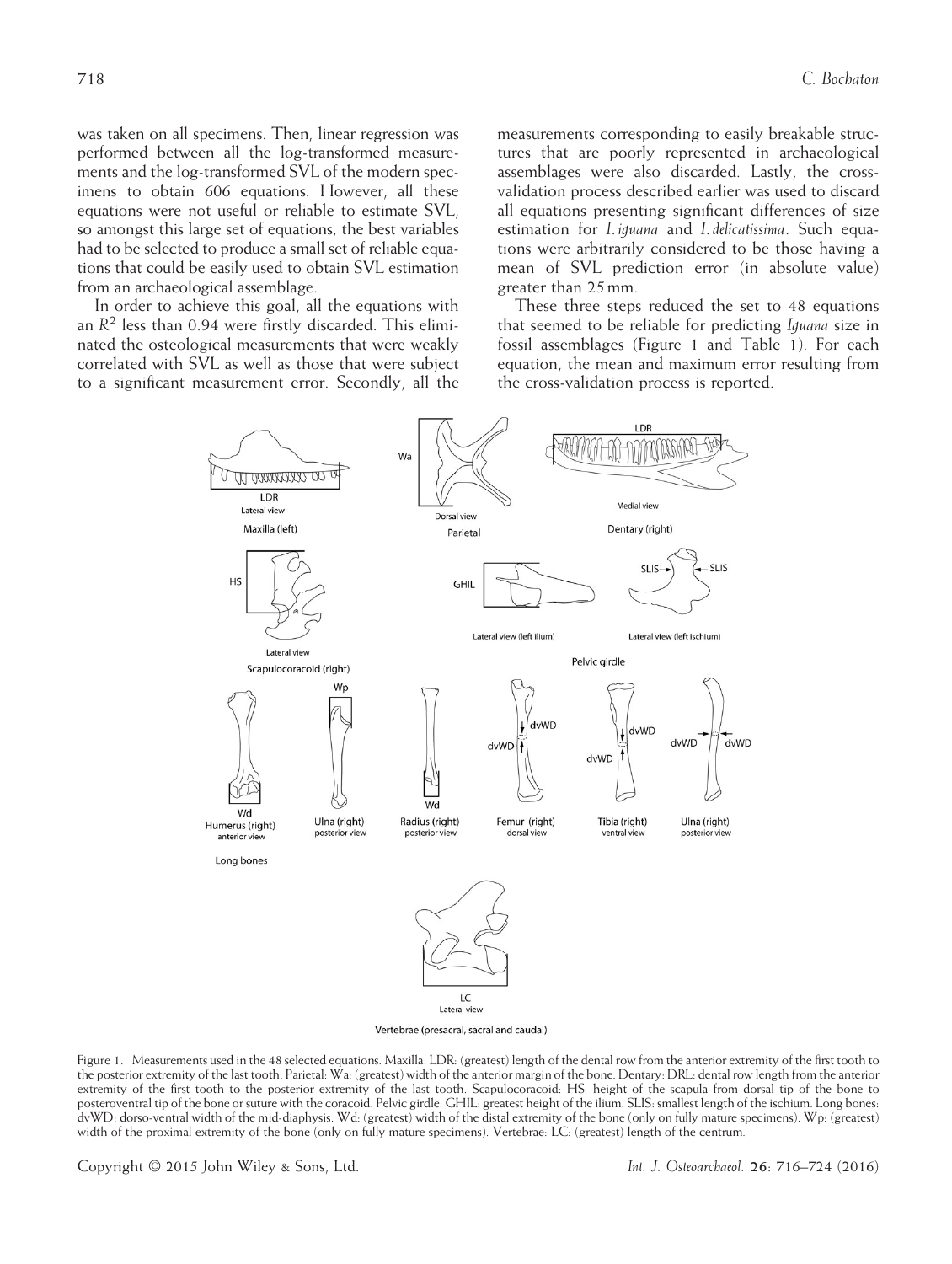Table 1. Selected equations with their slope (a), Y-intercept (b),  $R^2$  and the mean and maximum prediction errors observed from the cross-validation process

| <b>Bone</b>          | Measurement | a     | b     | $R^2$ | Mean error in absolute<br>value (mm) | Max. err. (mm) |
|----------------------|-------------|-------|-------|-------|--------------------------------------|----------------|
| Maxillary            | <b>LDR</b>  | 1.036 | 2.284 | 0.95  | 19.42                                | 66             |
| Parietal             | Wa          | 1.189 | 2.053 | 0.96  | 14.99                                | 51             |
| Dentary              | <b>LDR</b>  | 1.083 | 2.082 | 0.95  | 22.15                                | 64             |
| Scapula              | <b>HS</b>   | 0.906 | 3.017 | 0.97  | 13.16                                | 56             |
| <b>Ilium</b>         | <b>GHIL</b> | 1.001 | 3.099 | 0.97  | 17.09                                | 71             |
| <b>Ischium</b>       | <b>SLIS</b> | 1.027 | 3.830 | 0.96  | 19.42                                | 63             |
| Humerus              | Wd          | 0.868 | 3.494 | 0.96  | 16.38                                | 65             |
| Ulna                 | Wp          | 0.872 | 3.936 | 0.98  | 15.72                                | 49             |
| Radius               | Wd          | 0.896 | 4.278 | 0.97  | 19.50                                | 68             |
| Femur                | dvWD        | 0.859 | 4.344 | 0.95  | 17.27                                | 87             |
| Tibia                | dvWD        | 0.925 | 4.460 | 0.96  | 19.27                                | 58             |
| Fibula               | dvWD        | 0.856 | 4.868 | 0.98  | 15.30                                | 58             |
| 1st sacral vertebra  | LC          | 0.942 | 3.680 | 0.98  | 13.42                                | 28             |
| 2nd sacral vertebra  | LC          | 0.942 | 3.614 | 0.96  | 13.09                                | 35             |
| 1st caudal vertebra  | LC          | 0.951 | 3.580 | 0.97  | 15.83                                | 36             |
| 2nd caudal vertebra  | LC          | 0.944 | 3.508 | 0.97  | 14.59                                | 31             |
| 3rd caudal vertebra  | LC          | 0.952 | 3.423 | 0.98  | 13.78                                | 35             |
| 4th caudal vertebra  | LC          | 0.937 | 3.427 | 0.98  | 11.33                                | 35             |
| 5th caudal vertebra  | LC          | 0.923 | 3.438 | 0.98  | 11.40                                | 37             |
| 6th caudal vertebra  | LC          | 0.936 | 3.404 | 0.98  | 10.93                                | 46             |
| 7th caudal vertebra  | LC          | 0.941 | 3.381 | 0.97  | 12.47                                | 48             |
| 8th caudal vertebra  | LC          | 0.892 | 3.482 | 0.97  | 12.29                                | 48             |
| 9th caudal vertebra  | LC          | 0.897 | 3.456 | 0.97  | 12.26                                | 47             |
| 10th caudal vertebra | LC          | 0.888 | 3.463 | 0.97  | 11.94                                | 48             |
| 11th caudal vertebra | LC          | 0.898 | 3.417 | 0.97  | 12.37                                | 53             |
| 12th caudal vertebra | LC          | 0.885 | 3.435 | 0.96  | 14.69                                | 58             |
| 3rd dorsal vertebra  | LC          | 0.913 | 3.712 | 0.98  | 11.75                                | 28             |
| 4th dorsal vertebra  | LC          | 0.938 | 3.671 | 0.98  | 11.97                                | 35             |
| 5th dorsal vertebra  | LC          | 0.953 | 3.663 | 0.98  | 13.07                                | 35             |
| 6th dorsal vertebra  | LC          | 0.978 | 3.592 | 0.99  | 9.53                                 | 24             |
| 7th dorsal vertebra  | LC          | 0.975 | 3.562 | 0.98  | 11.66                                | 31             |
| 8th dorsal vertebra  | LC          | 0.968 | 3.499 | 0.98  | 11.37                                | 29             |
| 9th dorsal vertebra  | LC          | 0.971 | 3.424 | 0.98  | 11.30                                | 28             |
| 10th dorsal vertebra | LC          | 0.949 | 3.435 | 0.98  | 12.43                                | 36             |
| 11th dorsal vertebra | LC          | 0.959 | 3.367 | 0.98  | 12.75                                | 34             |
| 12th dorsal vertebra | LC          | 0.973 | 3.296 | 0.98  | 13.09                                | 31             |
| 13th dorsal vertebra | LC          | 0.974 | 3.274 | 0.98  | 12.15                                | 34             |
| 14th dorsal vertebra | LC          | 0.942 | 3.338 | 0.98  | 12.51                                | 33             |
| 15th dorsal vertebra | LC          | 0.982 | 3.208 | 0.96  | 15.04                                | 38             |
| 16th dorsal vertebra | LC          | 0.973 | 3.199 | 0.98  | 13.30                                | 37             |
| 17th dorsal vertebra | LC          | 0.971 | 3.201 | 0.98  | 12.54                                | 41             |
| 18th dorsal vertebra | LC          | 0.956 | 3.243 | 0.98  | 11.58                                | 32             |
| 19th dorsal vertebra | LC          | 0.950 | 3.273 | 0.98  | 12.26                                | 40             |
| 20th dorsal vertebra | LC          | 0.925 | 3.356 | 0.97  | 12.19                                | 34             |
| 21th dorsal vertebra | LC          | 0.936 | 3.355 | 0.98  | 10.33                                | 37             |
| 22nd dorsal vertebra | LC          | 0.937 | 3.429 | 0.97  | 12.06                                | 46             |
| 23rd dorsal vertebra | LC          | 1.000 | 3.350 | 0.96  | 15.22                                | 51             |
| 24th dorsal vertebra | LC          | 0.977 | 3.522 | 0.96  | 20.28                                | 49             |

# Skeletal maturity

Observations of the Iguana skeletons showed a strict sequence of bone fusions. However, because of the small size of the sample and because the sequence was unclear for some bones, these fusions were grouped into different maturity stages from the earliest fusions (stage 1) to the latest fusions (stage 4) (Figure 2).

At stage zero, none of the observed bones are fused. At the first stage, centra of the dorsal vertebrae fuse with their neural arch. At the second stage, the astragalus fuses with the calcaneum, the scapula fuses with the coracoid, and all the occipital bones fuse together. At the third stage, the axis centrum fuses with the axis odontoid process, and the pelvic girdle bones (ilium, ischium and pubis) fuse together. At the fourth stage, the long bones (diaphysis with epiphysis) fuse, as do the atlas elements. Some additional fusions can also occur later, like the fusion of the two centra of sacral vertebrae and the atlas elements. The fusion of the metapodials appeared to be a

Copyright © 2015 John Wiley & Sons, Ltd. Int. J. Osteoarchaeol. 26: 716–724 (2016)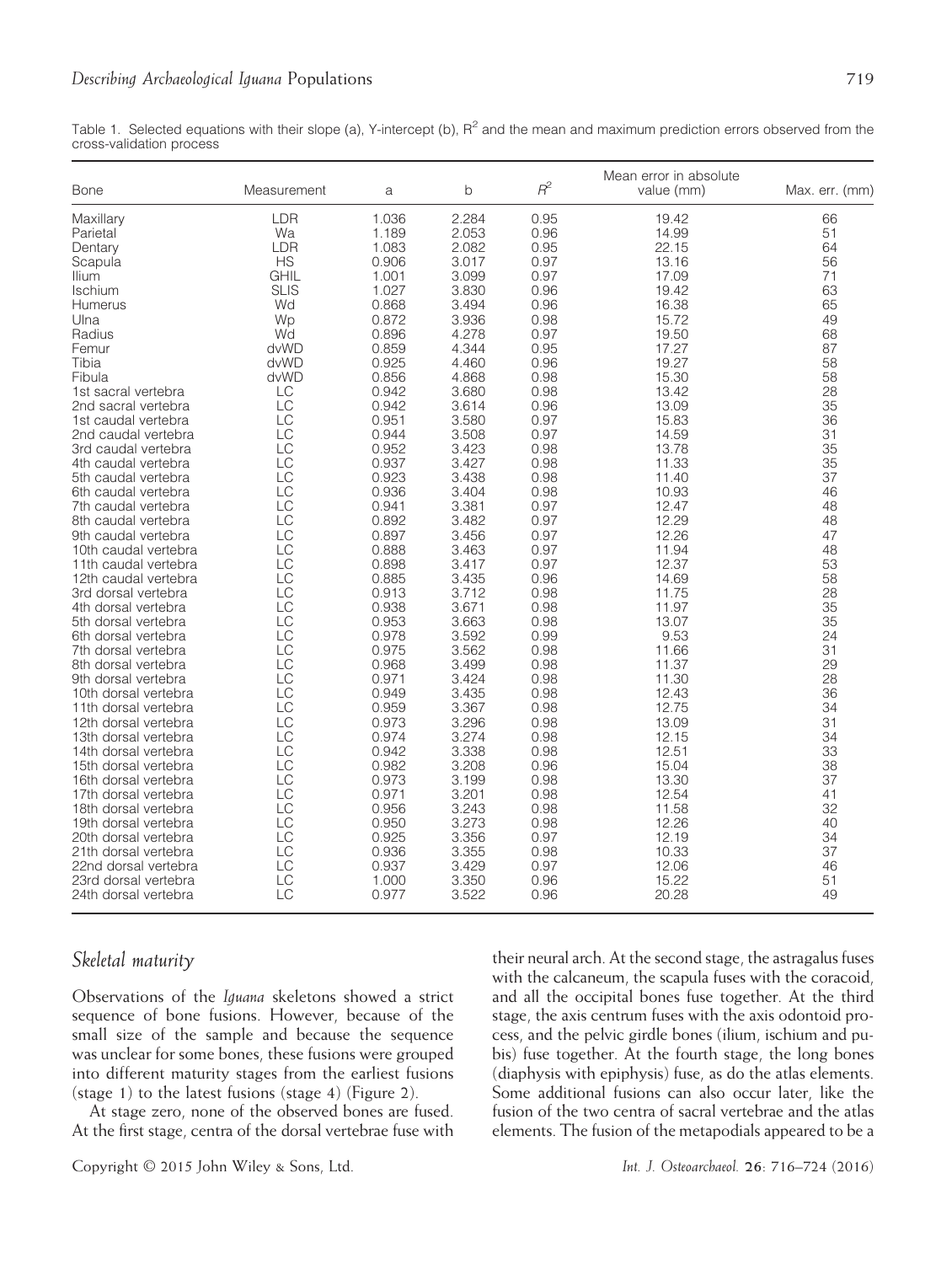|         | Dorsal<br>vertebrae | Tarsus | Scapulocoracoid | Occipital<br>complex | Axis | Pelvic<br>girdle | Long<br>bones | Sacral<br>vertebrae | Atlas | Metapodials |
|---------|---------------------|--------|-----------------|----------------------|------|------------------|---------------|---------------------|-------|-------------|
| Stage 0 |                     |        |                 |                      |      |                  |               |                     |       |             |
| Stage 1 |                     |        |                 |                      |      |                  |               |                     |       |             |
| Stage 2 |                     |        |                 |                      |      |                  |               |                     |       |             |
| Stage 3 |                     |        |                 |                      |      |                  |               |                     |       |             |
|         |                     |        |                 |                      |      |                  |               |                     |       |             |
| Stage 4 |                     |        |                 |                      |      |                  |               |                     |       |             |

Figure 2. Skeletal maturity stages observed.

slow process, beginning at stage 1 and becoming fully complete in stage 4. No difference in the fusion sequences was observed amongst the two Iguana species and the hybrids.

The lack of available information about the age of the specimens did not allowed the establishment of a link between the skeletal maturity and the age of the iguanas. However, some observations could be made about the links between size and maturity stages. These two variables were moderately positively correlated (linear regression;  $R^2 = 0.46$ ;  $p < 0.05$ ) if all the Iguana species are included in the same analysis. This correlation should probably be stronger because skeletal maturity is undoubtedly linked with specimen growth. Still, the fact that the sample comprises different species and sexes in an insufficient number to analyse them separately probably prevents the recognition of a stronger correlation. Yet, it is worth mentioning that stage 0 was only observed on a very young specimen around 8 cm of SVL. The other stages are more difficult to link with precise size, but we observed that the general epiphysial fusion of skeletal elements begins with stage 1 at a size of about 30 cm of SVL.

## **Discussion**

Forty-eigth size estimation equations (Figure 1 and Table 1) were obtained, most of them derived from vertebral centrum length. These equations allow a reliable prediction of the specimen SVL using a single bone but have to be carefully used. Firstly, the remains have to be reliably identified as Iguana because the equations do not fit any other iguanid genus. Secondly, for all the equations built on vertebra ranks, the rank of the archaeological vertebra has to be accurately estimated with a comparative specimen because even if the equations are robust to a small identification error of one or two ranks, a larger error could lead to an inaccurate SVL estimate. Thirdly, extreme estimates, especially those exceeding the SVL of the specimens used to derive the equations, should be treated with caution. Fourthly, because the size estimate can be obtained from several anatomical parts (48), the size of a single archaeological specimen can be estimated many

times in the same assemblage. In order to avoid this problem without losing any information, the minimal number of individual (MNI) (Lyman, 2008) should be signalled every time in all sets of size estimations. In addition, the equations were only derived for Iguana specimens from the Lesser Antilles. Hence, an assessment of their applicability to mainland Iguana was not possible. However, these equations were found to be applicable to the two Iguana species, and so it is likely that they could also be applied to all Iguana despite the geographic variability of I. iguana. Moreover, the I. iguana specimens used in this study mostly come from La Martinique where *I. iguana* have been recently introduced from both Central and South America (Breuil, 2013).

The observations of the bone fusions of the Iguana specimens allow the definition of five skeletal maturity stages (Figure 2). The observed sequence of bone fusions matches the previous study of Maisano (2002) of Dipsosaurus dorsalis and could be common to all Iguanidae. In addition, Maisano (2002) also observed the link between skeletal maturity, sexual maturity and percentage of the maximum size reached by the specimen. These observations show that a specimen belonging to stage 2 is sexually mature and reached at least 38% of its maximum size, a specimen belonging to stage 3 reached at least 54% of its maximum size, and a specimen belonging to stage 4 reached at least 80% of its maximum size. Thereby, data concerning skeletal and sexual maturity can be obtained by using a single bone of the specimen.

Such information, as we will demonstrate now, becomes even more interesting when combined with size estimation equations because it enables the investigation of size at sexual maturity and maximum size and gives clues to understanding the population size structure and, therefore, the human exploitation strategies as well as the body size characteristics of the exploited population.

#### The case study of Petite Rivière site

In order to show how this methodology could be used in a zooarchaeological study, the case of the Iguana remains collected in the pre-Columbian Petite Rivière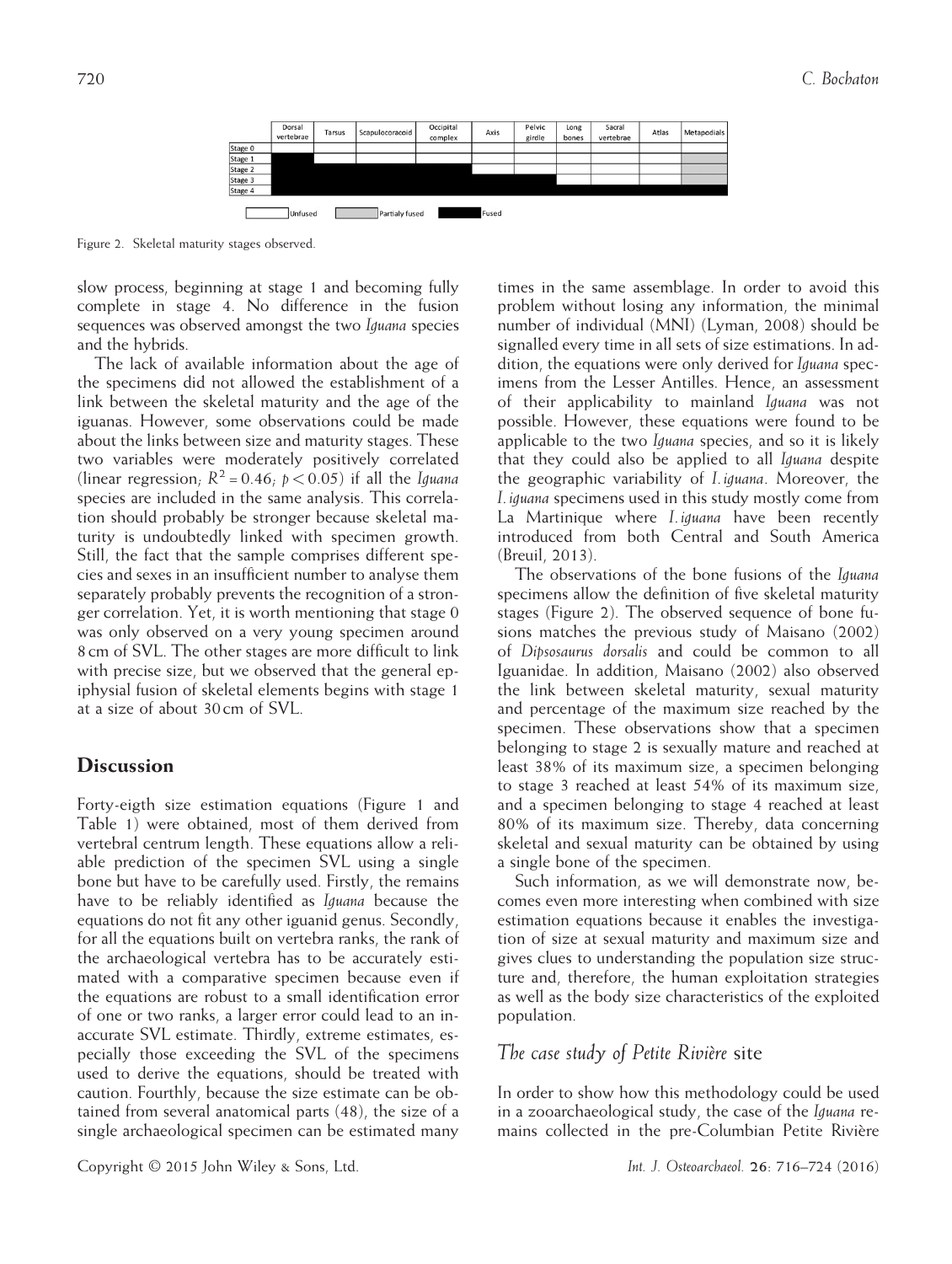habitat site (De Waall, 1995, 2006) on La Désirade Island was examined. The faunal remains collected in this site were previously studied by Grouard (2001), who showed that this material was dominated by marine resources (98% – 33 808 remains) and only contained a small number of *Iguana* remains  $(N = 142)$  for an MNI of 7 (based on the most common bone – right femora). Besides being relatively scant, these remains were also highly fragmented; excluding some phalanges and metapodials, only four bones were unbroken.

The methodology described earlier was applied to this material. It allowed the obtainment of 31 SVL data points, 24 skeletal maturity data points and 10 combinations of SVL and skeletal maturity data on single bones (Table 2).

The SVL size data demonstrated that most of the Iguana remains collected at the site had an SVL size ranging from 300 to 400 mm with some other specimens between 250 to 300 mm and 300 to 350 mm (Table 2). Two higher values also indicated specimens of 462 and 501 mm of SVL, but such values had to be carefully considered following the recommendations discussed earlier: firstly, because they seemed aberrant in regard to the majority of the size estimations obtained; secondly, because they exceeded by far the size of the largest specimen used to derive the equations (421 mm). It would therefore be necessary to add additional data to clearly demonstrate that specimens of such sizes exist in the material.

Table 2. Archaeological Iguana remains from Petite Rivière site used to produce Snout-Vent Length estimations along with their sexual maturity data when it was recordable: +X indicates stages above X, and  $-X$  indicates stages below X; Ind. = indeterminate

| <b>Bone</b>                  | Skeletal maturity<br>stage | Measurement used | Measure (mm) | Estimated size (mm) |
|------------------------------|----------------------------|------------------|--------------|---------------------|
| Scapula                      | $+2$                       | <b>HS</b>        | 28.3         | 502                 |
| Fibula                       | Ind.                       | dvWD             | 4.4          | 462                 |
| Tibia                        | $\overline{4}$             | dvWD             | 5.7          | 435                 |
| Femur                        | $\overline{4}$             | dvWD             | 7.3          | 422                 |
| 6th caudal vertebra          | Ind.                       | LC               | 16.8         | 422                 |
| 12th caudal vertebra         | Ind.                       | LC               | 19.1         | 422                 |
| 12th caudal vertebra         | Ind.                       | LC               | 18.5         | 410                 |
| Femur                        | Ind.                       | dvWD             | 7.0          | 408                 |
| Fibula                       | Ind.                       | dvWD             | 3.6          | 388                 |
| Tibia                        | $\overline{4}$             | dvWD             | 5.0          | 383                 |
| Femur                        | Ind.                       | dvWD             | 6.5          | 383                 |
| Femur                        | Ind.                       | dvWD             | 6.5          | 383                 |
| 2nd sacral vertebra          | Ind.                       | LC               | 11.8         | 380                 |
| Femur                        | Ind.                       | dvWD             | 6.3          | 375                 |
| 3rd dorsal vertebra          | $+1$                       | LC               | 11.3         | 374                 |
| 18th dorsal vertebra         | $+1$                       | LC               | 16.3         | 370                 |
| Femur                        | $-4$                       | dvWD             | 6.2          | 369                 |
| Femur                        | Ind.                       | dvWD             | 6.1          | 366                 |
| Femur                        | Ind.                       | dvWD             | 6.1          | 363                 |
| Ulna                         | $-4$                       | Wp               | 9.4          | 362                 |
| 16th dorsal vertebra         | $+1$                       | LĊ               | 15.8         | 359                 |
| 3rd caudal vertebra          | Ind.                       | LC               | 13.1         | 356                 |
| 9th dorsal vertebra          | $+1$                       | LC               | 12.1         | 345                 |
| Femur                        | $-4$                       | dvWD             | 5.7          | 342                 |
| Tibia                        | Ind.                       | dvWD             | 4.4          | 339                 |
| Femur                        | Ind.                       | dvWD             | 5.5          | 335                 |
| Femur                        | Ind.                       | dvWD             | 5.5          | 335                 |
| 5th caudal vertebra          | Ind.                       | LC               | 12.9         | 329                 |
| Tibia                        | Ind.                       | dvWD             | 4.2          | 328                 |
| 24th dorsal vertebra         | $+1$                       | LC               | 10.1         | 325                 |
| Tibia                        | Ind.                       | dvWD             | 4.2          | 325                 |
| Femur                        | $-4$                       | dvWD             | 5.3          | 321                 |
| Tibia                        | Ind.                       | dvWD             | 4.1          | 318                 |
| 2nd caudal vertebra          | Ind.                       | LC               | 10.4         | 304                 |
| Coxal                        | $-2$                       | <b>GHIL</b>      | 13.6         | 303                 |
| Femur                        | $-4$                       | dvWD             | 4.8          | 298                 |
|                              |                            |                  |              |                     |
| 4th caudal vertebra<br>Tibia | Ind.                       | LC<br>dvWD       | 11.2<br>3.8  | 297<br>295          |
|                              | Ind.                       |                  | 12.5         |                     |
| 19th dorsal vertebra         | $+1$                       | LC               |              | 291                 |
| 4th caudal vertebra          | Ind.                       | LC               | 10.8         | 286                 |
| Tibia                        | Ind.                       | dvWD             | 3.5          | 277                 |

Copyright © 2015 John Wiley & Sons, Ltd. Int. J. Osteoarchaeol. 26: 716–724 (2016)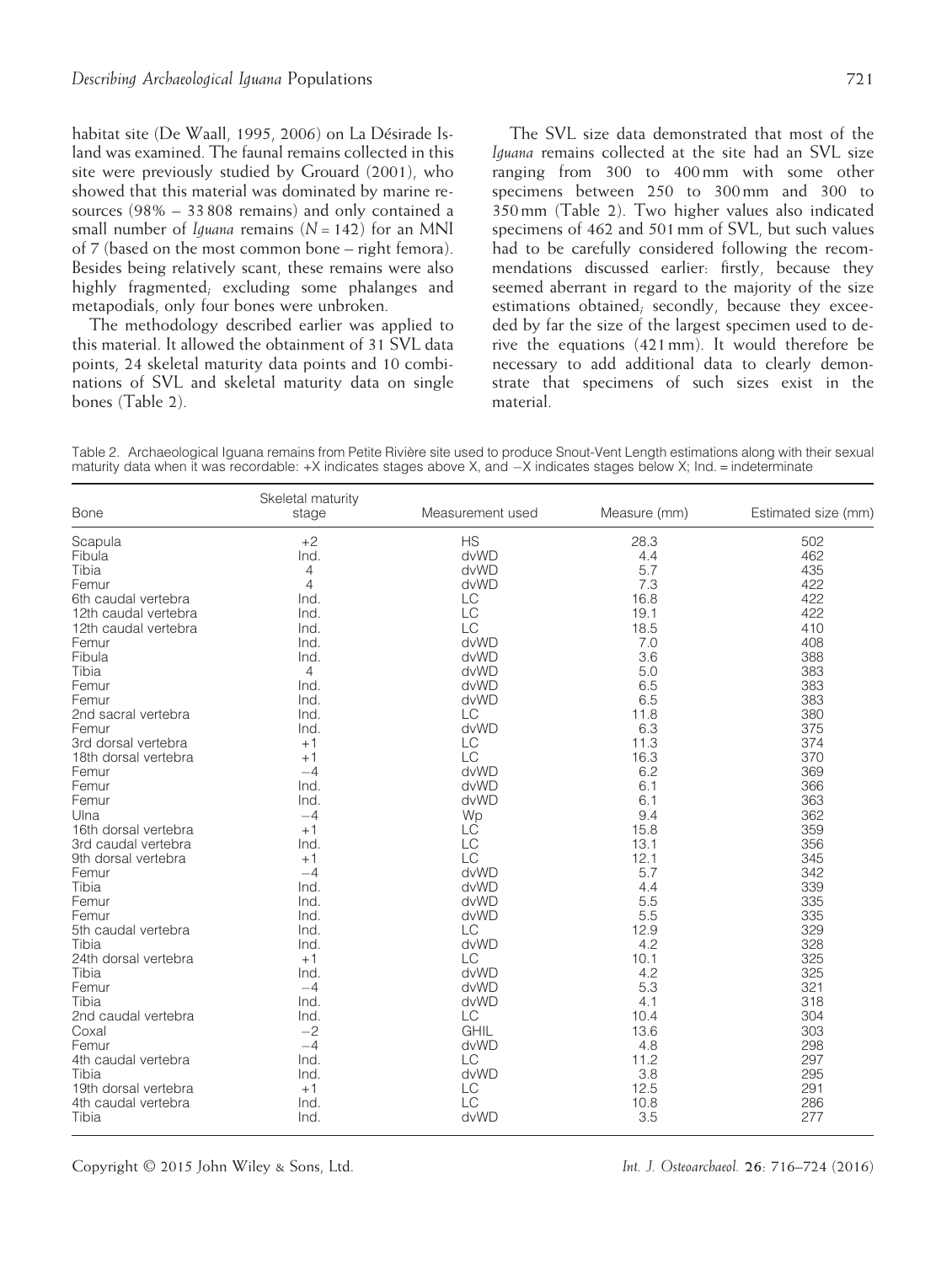In regard to the skeletal maturity data, three bones had reached the stage  $4 \, (MNI = 1)$ , seven were undoubtedly below it  $(MNI = 4)$ , and at least one specimen had not even reached stage 2. The other data collected in the Petite Rivière material indicated specimens above stage 1 or 2 and therefore gave less accurate information. These data indicated that most of the specimens collected did not reach full skeletal maturity because they were killed before attaining it.

The data combining both size and skeletal maturity were highly informative and gave clues to understand the isolated observations. These data indicated that stage 4 specimens were bigger than 380 mm of SVL and non-fully mature specimens smaller than 360mm of SVL. Consequently, considering that the immature individuals (in the case of bones that were only fused in stage 4 specimens –see above-) had reached at least 80% of their maximal size (see previous text and Maisano, 2002), their minimal theoretical maximal size (MTMS) can be calculated using the largest immature bone measured. In the case of Petite-Rivière iguanas, this MTMS should be around 460mm SVL. These data also linked size and skeletal maturity by giving an interval of size for each stage (Figure 3). These connections highlight the concordance between all the observed sizes, mostly below 380 mm of SVL, and the fact that most of the skeletal maturity data indicated immature specimens.



Figure 3. Distribution of the Iguana Snout-Vent Length estimations obtained in Petite Rivière site along with their correspondence with maturity stages and minimal theoretical maximal size.

Copyright © 2015 John Wiley & Sons, Ltd. Int. J. Osteoarchaeol. 26: 716–724 (2016)

These newly acquired data inform us about the exploitation strategies of the iguanas by the pre-Columbian hunters inhabiting the Petite Rivière site. The human selection focused on relatively large iguanas beyond 270 mm of SVL that represent a significant amount of meat. This fact suggests that the specimens were chosen by the hunters to be consumed. However, it also appears that this selection was not as strong as it could be. Indeed, although some very large specimens near the theoretical maximal size occurred on the site, they are rare in the material. These data are reinforced by the skeletal maturity data that show that most of the specimens did not finished their growth and that at least one specimen was not even sexually mature. This suggests the selection of large specimens without emphasis on searching for the largest ones. These data agreed with the interpretations of Grouard (2001), who discusses about an acquisition of the meat resources at the vicinity of the site. However, such data will only give their full potential if used to compare different sites and time periods to highlight differences of exploitation strategies. The use of the theoretical maximal size and size for each maturity stage, combining both size estimate and skeletal maturity, permits comparison of the size of different populations and avoids the bias linked to the age of the specimens. In our example, it is consequently possible to compare past iguana size with modern iguana size. In the specific case of La Désirade Island, the theoretical maximal archaeological Iguana size is far bigger than that of the biggest modern Iguana ever measured on the island that is only 387 mm of SVL (Schardt, 1998, cited in Breuil, 2002). Further investigations must be performed to discuss about the size evolution of these animals during the last millenaries because different species may have occurred in the Guadeloupe Islands (Lazell, 1973; Grouard, 2001; Breuil, 2002, 2013; Martin, 2009).

This short case study demonstrates that this method is applicable to archaeological bones and enables the maximisation of the utility of scant and fragmented material.

#### Conclusion

This work makes it possible to estimate the size and skeletal maturity of archaeological Iguana by giving a set of 48 reliable size prediction equations as well as skeletal maturity stages, both established on a broad number of comparative specimens. Such methodologies could be applied in a specie-specific manner to every squamate taxon found in archaeological context.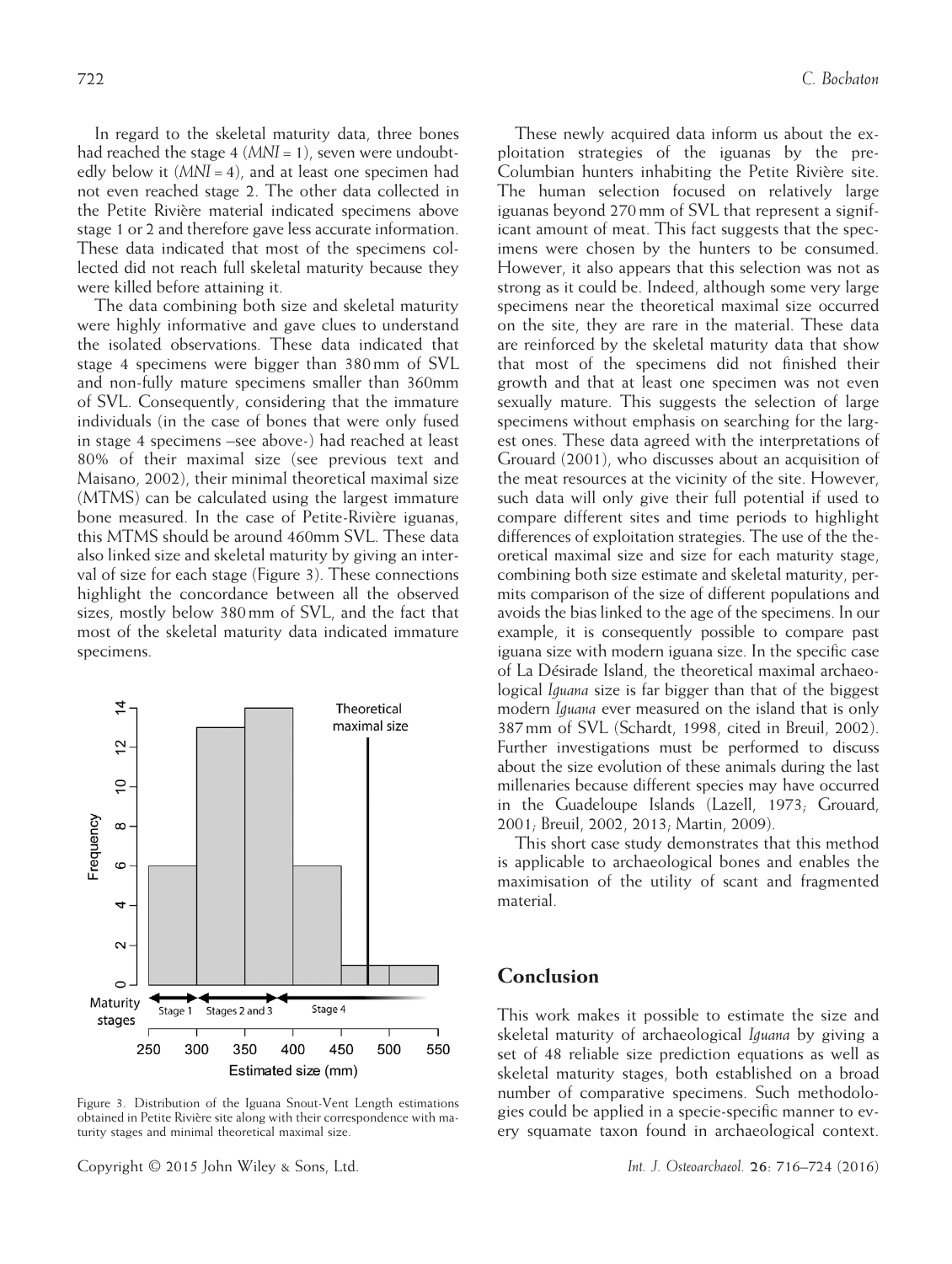Still, much work must be performed to develop methodological tools for a better understanding of snakes and lizards in archaeological contexts.

## Acknowledgements

I firstly have to thank Naomie Sykes (editor), Hugues-Alexandre Blain and the two other anonymous reviewers for helping me to increase the quality of this paper. I also deeply thank Sandrine Grouard for giving me access to the archaeological material and comparative specimens stored in the UMR 7209 'Archéozoologie et Archéobotanique: Sociétés, Pratiques et Environnements' laboratory. I am also grateful to Salvador Bailon and Ivan Ineich for providing useful comments on this paper and giving me access to the comparative specimens from the MNHN collections. I am also in debt to Philip Hindley for helping me with the English of this paper and to Arnaud Lenoble for sending me the Iguana specimens stored in the PACEA laboratory (Bordeaux, France). I also thank Karyne Debue for providing me the suitable equipment to perform this study.

#### Supporting Information

Supporting information may be found in the online version of this article.

# References

- Alberdi MR, Prado JL, Ortiz-Jaureguizar E. 1995. Patterns of body size changes in fossil and living Equini (Perissodactyla). Biological Journal of the Linnean Society 54: 349–370.
- Breuil M. 2002. Histoire naturelle des Amphibiens et Reptiles terrestres de l'archipel Guadeloupéen: Guadeloupe, Saint-Martin, Saint-Bathélemy (Publications Scientifiques du Muséum National d'Histoire Naturelle). France.
- Breuil, M. 2013. Caractérisation morphologique de l'iguane commun Iguana iguana (Linnaeus, 1758), de l'iguane des Petites Antilles Iguana delicatissima Laurenti, 1768 et de leurs hybrides. Bulletin de la Société herpétologique de France 147: 309–346.
- Campbell, GE. 2014. Size prediction in archaeomalacology: The common mussel, Mytilus edulis L., as an example. Archaeological and Anthropological Sciences 6(3): 305–318.
- De Waall, MS. 1995. La Désirade, Petite Rivière. Bilan Scientifique de La Région Guadeloupe, (23).
- De Waall MS. 2006. Pre-Columbian Social Organisation and Interaction Interpreted Through the Study of Settlement Patterns: An Archaeological Case-study of the Pointe des Châteaux, La Désirade and Les Îles de la Petite-Terre Micro-region, Guadeloupe, F.W.I. (PHD Thesis). Leiden University: Leiden.
- Gould SJ. 1966. Allometry and size in ontogeny and phylogeny. Biological Reviews 41: 587–640.
- Grouard S. 2001. Subsistance, systèmes techniques et gestion territoriale en milieu insulaire antillais précolombien - Exploitation des Vertébrés et des Crustacés aux époques Saladoïdes et Troumassoïdes de Guadeloupe (400 av. J.-C. à 1500 ap. J.-C.) (PHD Thesis). Université Paris X: Paris.
- Haines, RW. 1969. Epiphyses and sesamoids. In Biology of the Reptilia, Volume 1: Morphology, AA Bellairs & TS Parsons (eds.) Academic Press: London and New York.
- Huxley JS. 1932. Problems of Relative Growth. Methuen & co: London.
- Laurenti JN. 1768. Specimen Medicum Exhibens Synopsis Reptilium (Joan. Thom.). Johann Thomas von Trattner: Vienna.
- Lazell JD. 1973. The lizard genus Iguana in the Lesser Antilles. Bulletin of The Museum of Comparative Zoology 145: 1–28.
- Linnaeus, C. 1758. Systema Naturae per Regna tria Naturae, secundum Classes, Ordines, Genera, Species, cum characteribus, differentiis, synonymous, locis ed. 10 (Editio decimata reformata, Vol. 1). Laurentii Salvii, Holmiae.
- Lyman RL. 2008. Quantitative Paleozoology (Cambridge University Press): New-York, USA.
- Maisano, JA. 2002. Terminal fusions of skeletal elements as indicators of maturity in squamates. Journal of Vertebrate Paleontology 22: 268–275.
- Martin, MA. 2009. Les Amérindiens Précolombiens des Antilles et la consommation de Reptiles: Le cas des Iguaninae (Anatomie comparée et archéozoologie) (Master Thesis). Muséum National d'Histoire Naturelle: Paris.
- R Core Team. 2013. R: A language and environment for statistical computing. R Foundation for Statistical Computing. Retrieved from [http://www.R-project.org/](http://www.R-project.org)
- Reitz ES, Wing ES. 2008. Zooarchaeology 2nd Edition. Cambridge Manuals in Archaeology: Cambridge.
- RStudio. 2013. RStudio: Integrated development environment for R (Version 0.98.501). Boston, MA. Retrieved from<http://www.rstudio.org>/
- Schardt M. 1998. Iguana delicatissima in Freiland. Reptilia 10: 28–32.
- Stephen CL, Reynoso VH, Collett WS, Hasbun CR, Breinholt JW. 2013. Geographical structure and cryptic lineages within common green iguanas, Iguana iguana. Journal of Biogeography 40: 50–62.

# Appendix 1

The following specimens were used to derive size estimation equations and to estimate skeletal maturity. We indicate for each specimen its SVL, sex, maturity, the place where it was collected, the name of the collector and the year it was collected (specimen N°/SVL/sex/ maturity/origin/collector/date). Non-available information is signalled by NA. These specimens come from the Muséum national d'Histoire naturelle (MNHN – Paris, France) (Comparative Anatomy –MNHN-ZA-

Copyright © 2015 John Wiley & Sons, Ltd. Int. J. Osteoarchaeol. 26: 716–724 (2016)